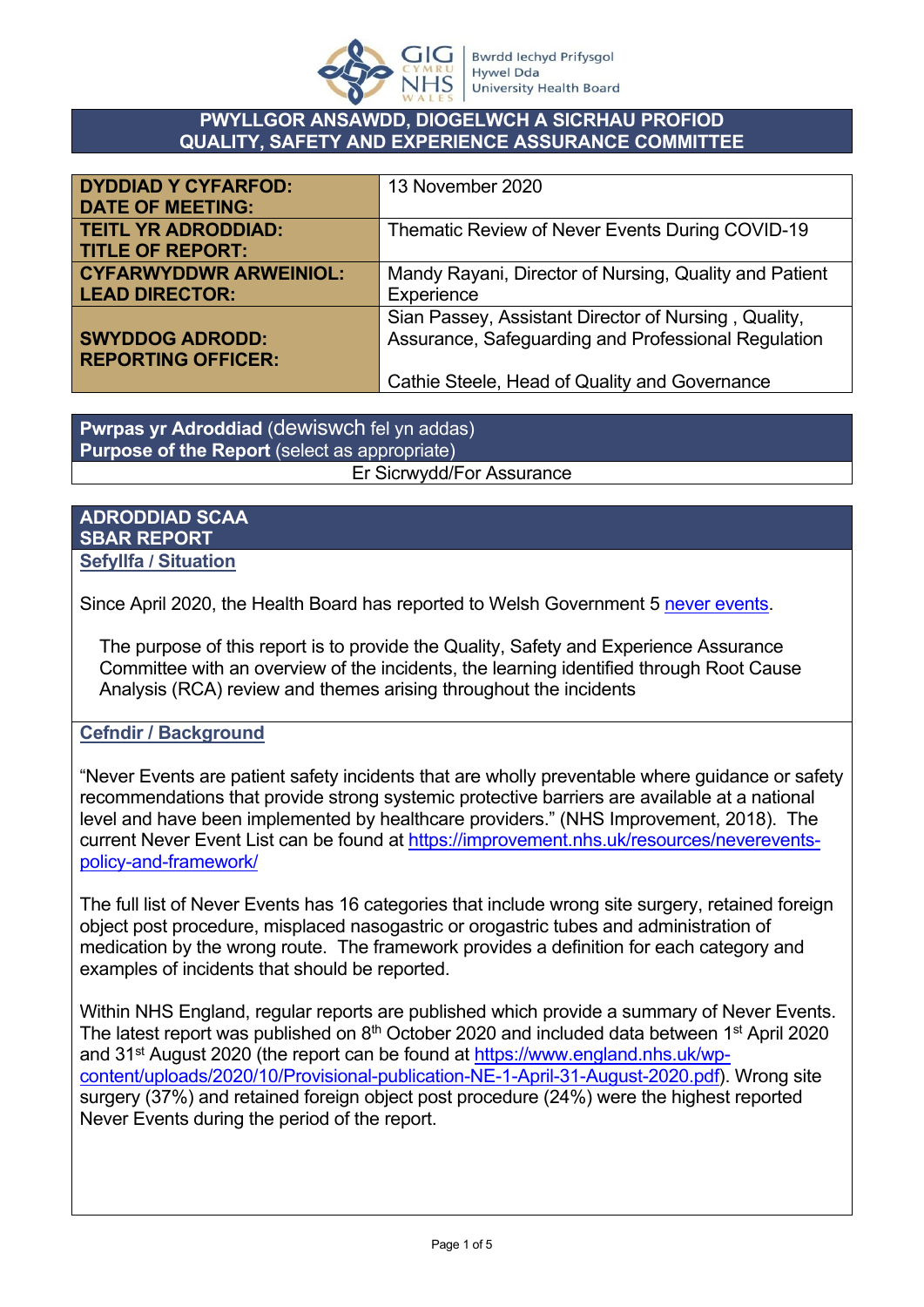## **Asesiad / Assessment**

In 2020/21, the Health Board has seen a rise in the number of never events. 5 [never events](https://improvement.nhs.uk/documents/2266/Never_Events_list_2018_FINAL_v5.pdf)  have been reported to Welsh Government between 1<sup>st</sup> April 2020 and 30<sup>th</sup> September 2020.

| <b>Financial Year</b> | Category                                        | <b>Reported</b> | <b>Total</b>   |  |
|-----------------------|-------------------------------------------------|-----------------|----------------|--|
| 2017/18               | Wrong site surgery                              |                 | $\overline{2}$ |  |
|                       | Wrong implant/prosthesis                        |                 |                |  |
|                       | Retained foreign object post procedure          |                 |                |  |
| 2018/19               | Administration of medication by the wrong route | 2               |                |  |
| 2019/20               | Wrong site surgery                              |                 |                |  |
|                       | Retained foreign object post procedure          |                 |                |  |
| 2020/21               | Wrong site surgery                              |                 | 5              |  |

Whilst incident data is submitted to the National Reporting and Learning System (NRLS) from Hywel Dda University Health Board (HDdUHB) and other LHBs and Trusts in Wales, the reports published by NHS England do not include Welsh data. Therefore, it is difficult to compare the Health Board position with other organisations and confirm whether other organisations across Wales have seen a similar rise during the pandemic. The Director of Nursing, Quality and Patient Experience, the Medical Director and relevant members of their teams have recently met with the Delivery Unit Quality and Safety Team as part of their regular quarterly meetings. The Delivery Unit has agreed to review the number of Never Events reported during the COVID-19 pandemic and provide feedback to the Health Board. This information is currently awaited.

## **RCA Review**

A full RCA review has been undertaken for each of the Never Event incidents. A Control Group has also been established for each incident. The RCA report has been finalised in 4 of the 5 cases and closure forms submitted to Welsh Government (WG). An Improvement and Learning Action Plan has been developed for each incident.

The one incident (incident 5 - retained foreign object post procedure) that remains open is due for closure with the Delivery Unit (who have now taken the responsibility for Serious Incidents from WG) on 7<sup>th</sup> December 2020. The draft RCA report has been received by the Control Group who have provided comment. The Improvement and Learning Action Plan is being developed.

### Retained foreign object post procedure (incident 1)

The review identified that there was non-adherence to best practice and Health Board guidelines to ensure that the swab count was correct prior to and following the procedure. Several contributory factors were identified, however none of these related to the pandemic.

The Directorate has developed and fully implemented an improvement and learning action plan to address the findings and recommendations of the RCA review.

### Wrong site surgery (incident 2)

The review concluded that the Safety Standards for Patients undergoing Invasive Procedures within Radiology Departments – Local Safety Standard for Invasive Procedure (LOCSSIP) did not include computerised tomography (CT) guided biopsy or chest drain insertion and had not been through a formal consultation and approval process.

There was no documented evidence that the World Health Organisation (WHO) Surgical Safety checklist for Radiological Interventions was followed; this resulted in confusion over the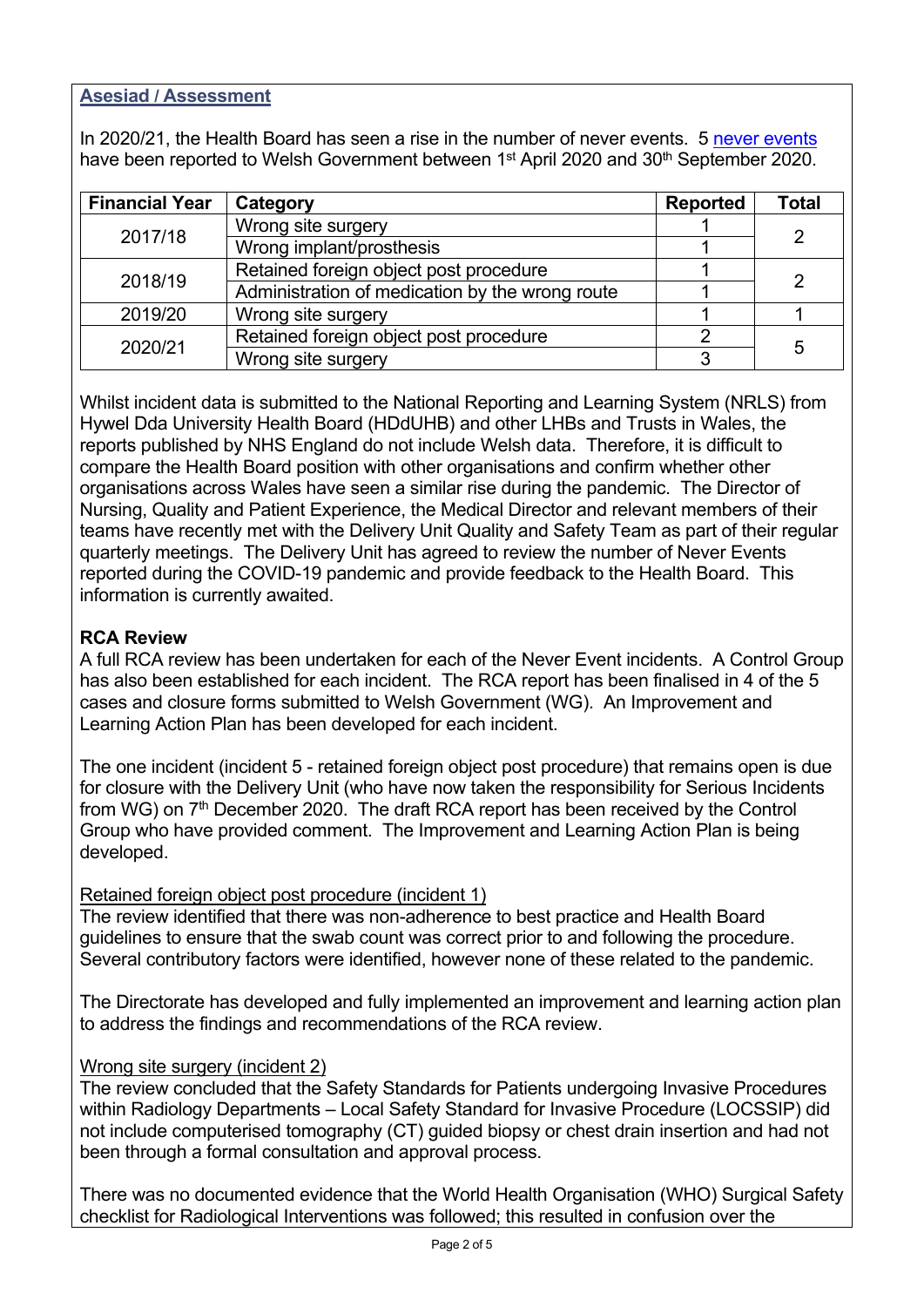appropriate side of the pneumothorax, particularly as patients are placed prone (facing downwards) for the biopsy and are supine (facing upwards) during recovery.

The delivery of the service had changed in respect of guidance in relation to COVID-19, with new systems and processes implemented rapidly which staff were unfamiliar with, thus allowing room for error.

# Wrong site surgery (incident 3)

The review concluded that there was non-adherence to Health Board policies and national guidelines (WHO safety check list and Stop Before You Block (SBYB) process) due to human error contributed to by a change in operating theatre processes. The newly introduced changes in theatre processes were due to the COVID-19 pandemic and infection control measures related to aerosol generating procedures (AGPs) in Orthopaedic surgery.

The Directorate developed an improvement and learning action plan to address the findings and recommendations of the RCA review. However, this had not been fully implemented before incident 4 occurred.

## Wrong site surgery (incident 4)

The review concluded that the Anaesthetist and Operating Department Practitioner (ODP) did not follow the correct process in relation to the SBYB checklist. There is a collective responsibility for SBYB which is an additional step in the WHO checklist, to do further checks when blocks are required and provides a moment to stop, to review, and confirm the appropriate side and site of the intended block. Specifically, the team did not visualise the marking arrow or double check the consent form together in the formal Health Board (HB) process. The patient was asked to confirm the site of her hip pain by the Anaesthetist, however there were some conflicting accounts in relation to the patient's ability to understand at this stage.

The Anaesthetist involved was not aware of the recent previous incident and the ODP was vaguely aware that there had been a previous incident but could not recall any of the details. The Directorate developed an improvement and learning action plan to address the findings and recommendations of the RCA review (and also incident 3). The improvement and learning action plan has been fully implemented.

## **COVID-19 Pandemic Related Themes Identified**

COVID-19 pandemic related contributory factors were identified in 3 of the 4 incidents that have been fully reviewed.

In relation to incidents 3 and 4, the NICE COVID-19 guidance related to the operating theatres recommends that when AGPs are required (such as induction and extubation) patients should be placed directly in the theatres and should be anaesthetised and recovered in the theatre with minimum staff present. The staff should wear personal protective equipment (PPE) such as FFP3 respirators, disposable fluid repellent coveralls or long sleeved gowns, gloves and eye protection.

In the Anaesthetic Rooms there is a visual reminder to SBYB. The usual prompts were not visual in the operating theatre which is now acting as the Anaesthetic Room during COVID-19 pandemic.

The use of full PPE in incident 3 also contributed to distraction, a lack of attention to detail and staff fatigue. The incident review concluded the Anesthetist and ODP were balancing the change in environment, the change of process and the need for full PPE which divided their attention and concentration. Between patients, there was a need to change PPE requiring concentration for the new "donning" and "doffing" process. The practitioners involved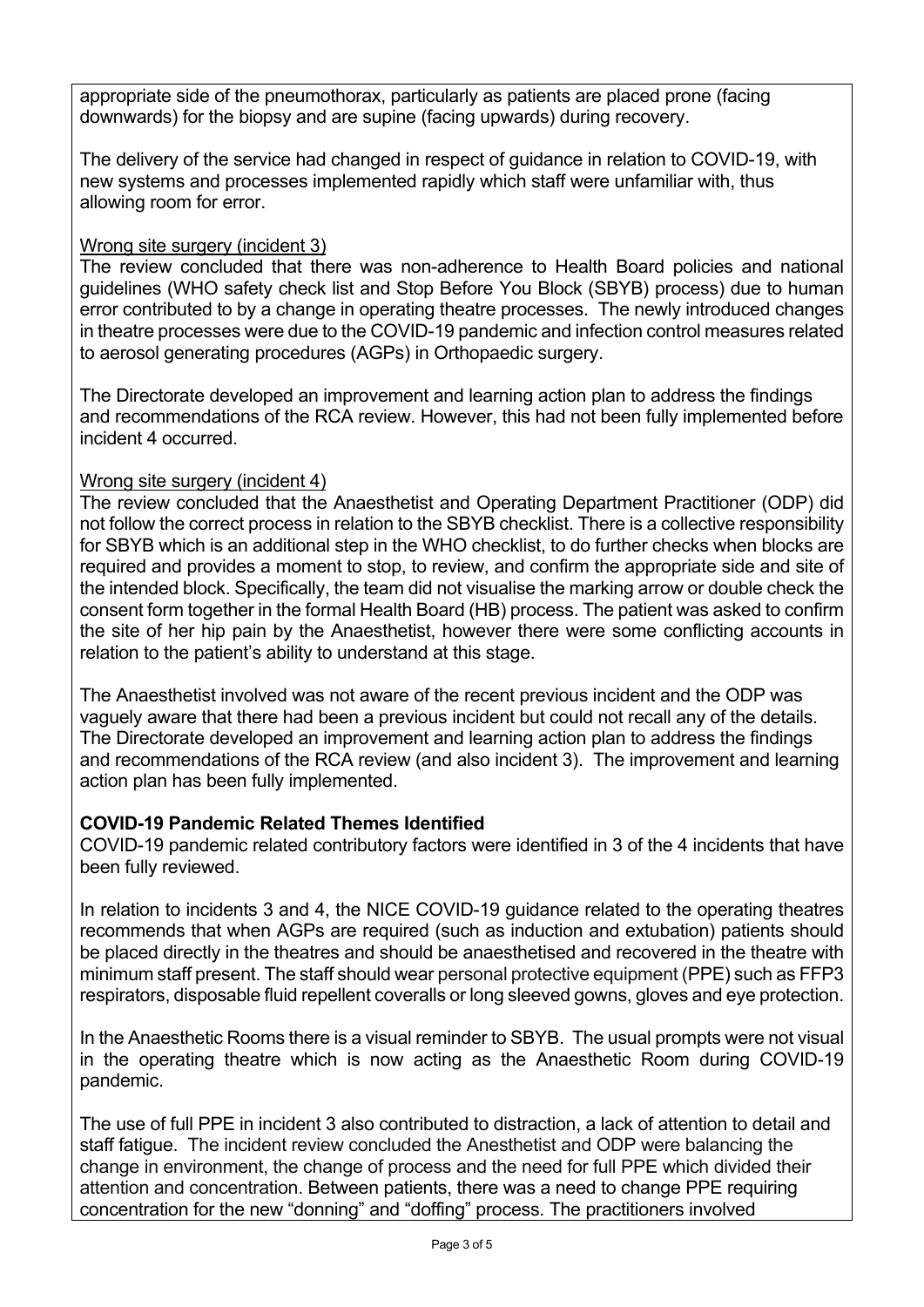recognised that there was a lack of concentration which contributed to the incident. There was also an associated fatigue when wearing the PPE and a lead coat (required for orthopaedic surgery) for prolonged periods. The Health Service Investigation Branch (HSIB) report *[Covid-](https://www.hsib.org.uk/documents/257/hsib-report-covid-19-transmission-hospitals.pdf)*[19 Transmissions in Hospital](https://www.hsib.org.uk/documents/257/hsib-report-covid-19-transmission-hospitals.pdf), published on 29<sup>th</sup> October 2020, recognised that staff fatigue and building design impacted on activity during the pandemic.

In both incident 3 and 4, the impact that full PPE has on communication has been recognised as a contributory factor. The obstacle to communication that face masks create for people (including healthcare workers and patients) who are deaf or have hearing loss, and how frightening it can be to be cared for by people in PPE, has been recognised. The Anaesthetists in both incidents found it difficult at times to hear and communicate with the FFP3 mask on.

Similarly, in incident 2, the use of PPE and changes to the department in response to the COVID-19 pandemic were contributory factors. There was ineffective communication flow between staff, with handover delayed due to infection control measures. In addition, the use of PPE such as masks and visors inhibited communication.

## **Sharing of Learning**

Incident 1, 2 and 3 have been presented to the Listening and Learning Sub-Committee; the reports included the improvement and learning action plans and, for incident 3, the seven minute briefing that was circulated within Theatres and Anaesthetic Services.

Following the previous QSEAC meeting on  $4<sup>th</sup>$  October 2020, the Triumvirates were asked to include a report on the never event within their exception reports to the Operational Quality, Safety and Experience Sub Committee (OQSESC) in order that learning could be shared with other Directorates in the Health Board.

### **Improvement and Learning Action Plans – Assurance**

The Quality Assurance and Safety team have recently implemented a new process to gain assurance that previously agreed improvement and learning plans have been fully implemented. An audit of improvement and learning plans is underway.

As previously reported, in relation to 4 of the 5 never events, the Directorates have fully implemented the improvement and learning actions plans. The Quality Assurance and Safety team will undertake additional checks to ensure that the actions are still in place 4 to 6 months after the completion date provided.

### **Argymhelliad / Recommendation**

The Quality, Safety and Experience Assurance Committee (QSEAC) is asked to note the report and receive assurance that action has been taken to address the issues identified during the RCA reviews of the never events.

| <b>Amcanion: (rhaid cwblhau)</b><br>Objectives: (must be completed)     |     |                                                                                                                                                      |
|-------------------------------------------------------------------------|-----|------------------------------------------------------------------------------------------------------------------------------------------------------|
| <b>Committee ToR Reference:</b><br>Cyfeirnod Cylch Gorchwyl y Pwyllgor: | 4.1 | Scrutinise, assess and seek assurance in<br>relation to the patient impact, quality and health<br>outcomes of the services provided by the<br>Board. |